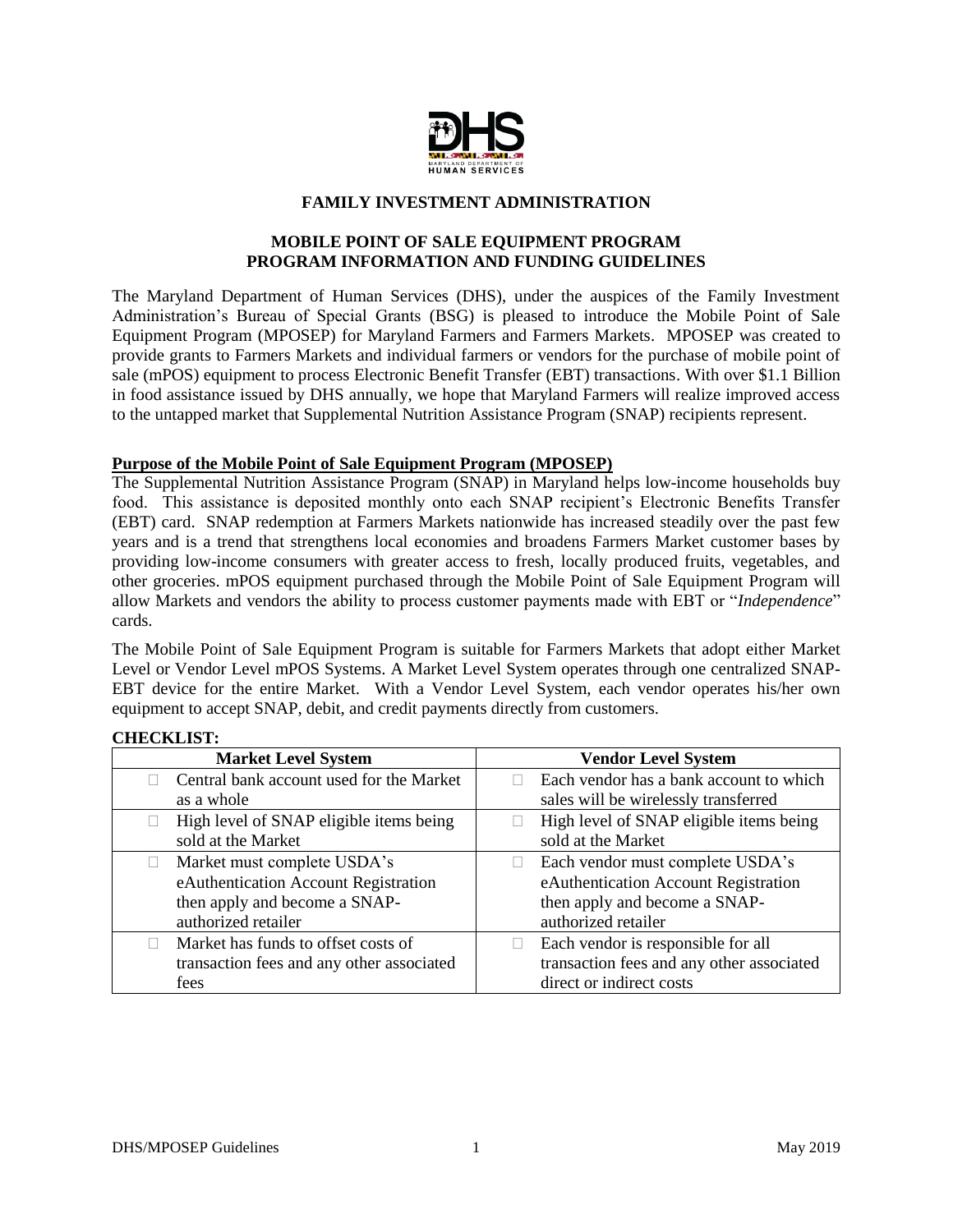| <b>Market Level System</b>               | <b>Vendor Level System</b>                |
|------------------------------------------|-------------------------------------------|
| Dedicated, compliant vendors willing to  | Dedicated vendors who will participate    |
| accept tokens as customer payment and    | and process transactions every market and |
| receive reimbursement from the Market    | comply with necessary procedures and      |
| bank account; a dedicated Market         | responsibilities including program        |
| manager or Coordinator for program       | outreach, weekly accounting and data      |
| outreach, accounting and data collection | collection                                |
| There should be an existing or potential | There should be an existing or potential  |
| SNAP benefits customer base for any      | SNAP benefits customer base for any       |
| given Market and its vendors             | given Market and its vendors              |

## **MPOSEP Eligibility and Application Process**

To receive an MPOSEP grant, an applicant (Market or vendor) must:

- 1. Be a Farmers Market or a dedicated vendor in at least one of the Maryland Farmers Markets that meet the state definition of a farmers market and therefore are able to accept SNAP. This can be demonstrated through a Market's inclusion in the annual Maryland Farmers Market Directory*:* [https://mda.maryland.gov/maryland\\_products/Documents/2018\\_Farmers\\_Market\\_Directory.pdf](https://mda.maryland.gov/maryland_products/Documents/2018_Farmers_Market_Directory.pdf)
- 2. Complete the USDA's eAuthentication Account Registration: [https://identitymanager.eems.usda.gov/registration/selfRegistrationForm.aspx?level=1.](https://identitymanager.eems.usda.gov/registration/selfRegistrationForm.aspx?level=1)
- 3. Apply and become authorized to be a SNAP-authorized retailer: [https://www.fns.usda.gov/snap/store-farmers-market-application.](https://www.fns.usda.gov/snap/store-farmers-market-application)
- 4. Provide proof of Farmers Market vendor membership(s) as well as the authorized FNS number.
	- a. Proof of Farmers Market participation can be provided via executed vendor agreement for participation in a Market OR letter from the Market manager submitted to DHS.
	- b. Proof of USDA authorization can be demonstrated by providing a copy of the authorization letter received from USDA FNS.
- 5. For vendor applicants: Indicate vendor category and provide permits and/ or certifications for category products. *Categories of Vendors include:*
	- a. **FARMER VENDOR**: sells food, plants, other agricultural products (some or all of which must be SNAP-approved).
	- b. **VALUE ADDED VENDOR**: sells processed farm products such as canned food, baked goods, and/or pet treats (some or all of which must be SNAP-approved).
	- **c. PREPARED FOOD VENDOR**: sells ready-to-eat food, preferably with menu items that contain ingredients sourced from farmer members (some or all of which must be SNAPapproved).
- **6.** Choose an mPOS device/ application (app) service. Selection guidance:<https://farmersmarketcoalition.org/education/snap/ebt-equipment-services/>
- 7. Apply for an MPOSEP grant [*Attachment A*] and submit all requested documentation.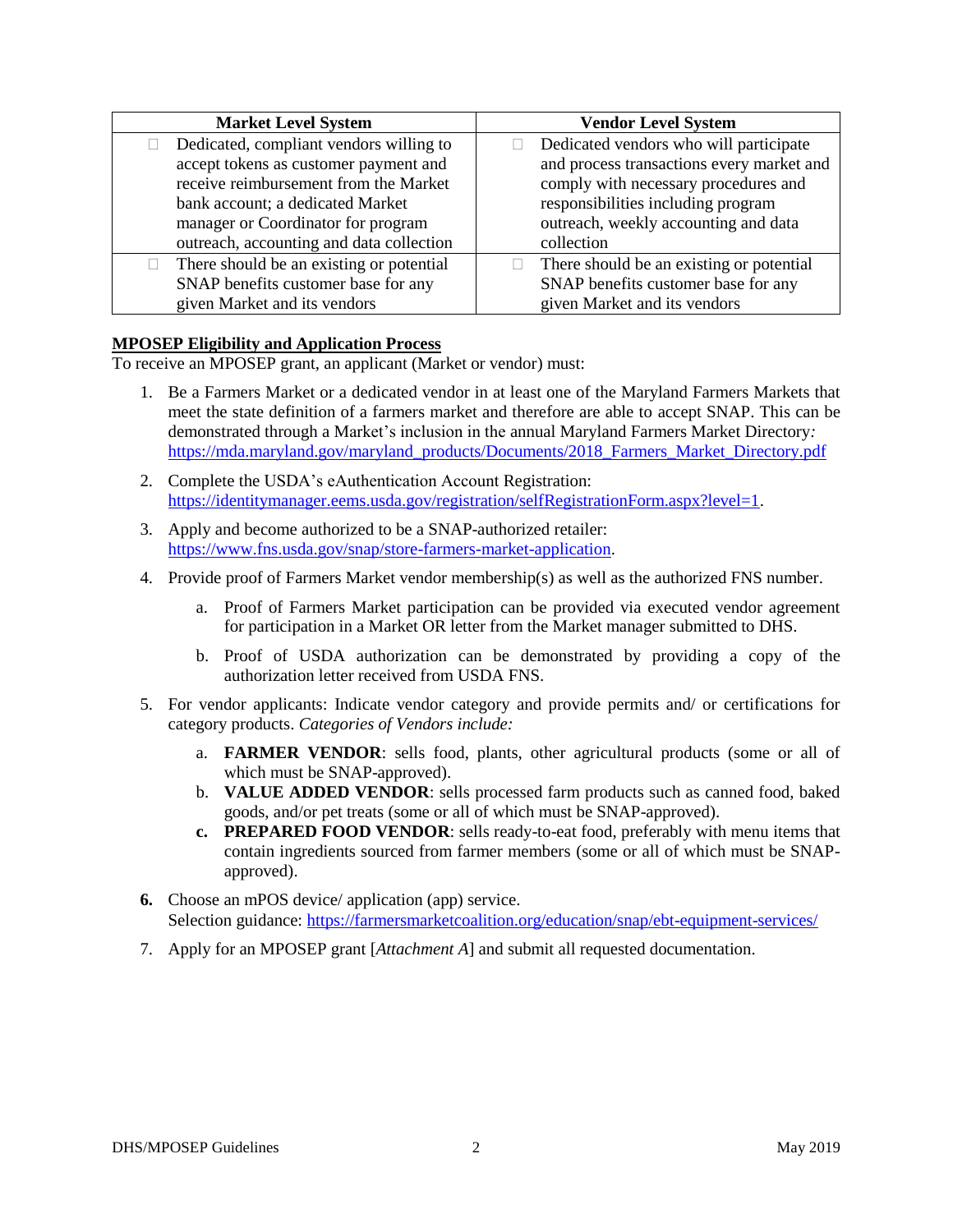#### **MPOSEP Application**

Please answer all the questions on the application accurately and thoroughly. You may use additional pages, as needed, in order to answer questions completely. Applications that are incomplete, submitted without required signatures, or without the required documentation will be deemed ineligible.

Applications are evaluated based on factors such as: the inclusion of all required documentation and signatures, thorough completion of all information requested in each section of the application, proposed outcomes including goals for increased outreach, and explanation of need.

Applicants approved to receive an MPOSEP grant will receive an award letter stating the terms of the agreement including: the award amount, grant year, deliverables with timelines, and DHS contact information.

#### **MPOSEP Fund Allocation**

Funds allocated to a Market or vendor through the MPOSEP grant have a **maximum allowance of \$600.00** for the purchase of an mPOS device or system/ application (app).

# **Application Deadline and Submission Information**

The FY 2020 MPOSEP application will remain an open application until all grant funds have been exhausted. Incomplete applications will not be considered.

**It is preferable that applications be emailed.** However, if an applicant chooses to mail its application, DHS recommends that it uses Express Mail, Priority Mail, or Certified Mail – the only methods for which verification can be provided of both the date and time of receipt.

Electronic submissions must be sent to: [BureauOf.SpecialGrants@maryland.gov.](mailto:BureauOf.SpecialGrants@maryland.gov)

All mailed and hand-delivered applications must be sent to:

Department of Human Services Attn**:** Bureau of Special Grants 311 W. Saratoga Street, Room 216 Baltimore, Maryland 21201

## **Provider Information and Program Changes**

MPOSEP applications must include the **full legal name** of the Farmers Market or farm/vendor business and of the owner and/ or program director. MPOSEP awards will be made payable to the **legal name of the applicant organization.** 

**Any changes to the organizational structure, including a change in leadership, location, vendor category or business closure must be communicated to the Bureau of Special Grants via email [\(BureauOf.SpecialGrants@maryland.gov](mailto:BureauOf.SpecialGrants@maryland.gov)**) **within thirty (30) days of the event.** Markets or vendors that close or suspend operations for more than sixty (60) days during Farmers Market season must return all of the award funds before terminating operations. This return of funds due to closures or suspended operations applies only to the fiscal year in which the MPOSEP grant was awarded.

## **Award Use and Prohibitions**

This MPOSEP grant is for the purchase of **ONE** (1) SNAP-compatible mPOS device or system per Market or vendor with a maximum allowance of **\$600.00**. A vendor that sells at more than one Farmers Market simultaneously may only apply for **ONE** (1) grant through this Program. The umbrella organization may, however, submit one application for the purchase of **ONE** (1) mPOS system or mobile app tailored for multiple locations, if applicable. In the single application, all vendors utilizing this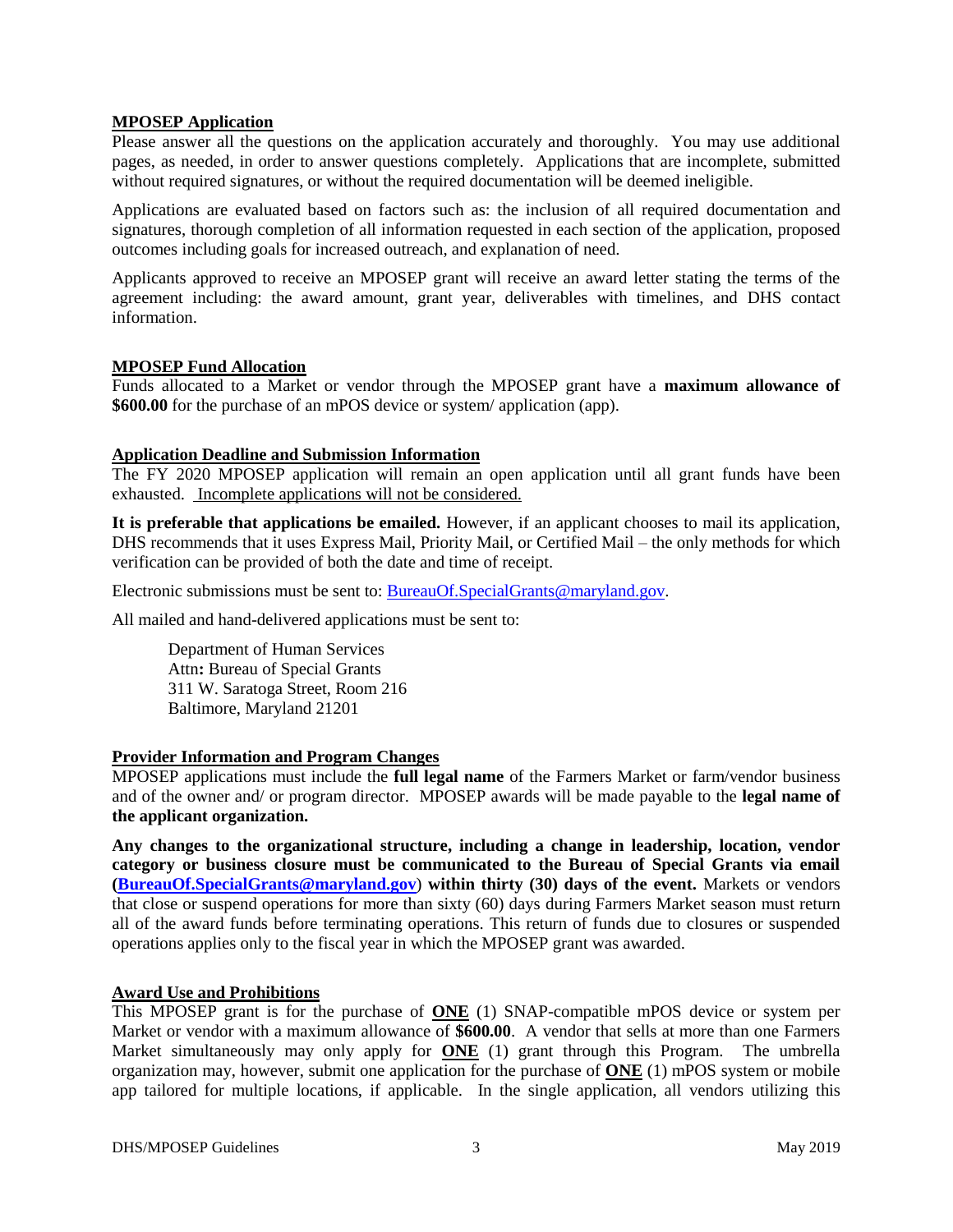MPOSEP grant must be identified by name and the Farmers Market(s) at which it sells products. **MPOSEP funds may not be used to purchase a credit/ debit card reader that doesn't accept SNAP, a traditional POS terminal even if it accepts SNAP, or for any other purpose.** 

SNAP-authorized retailers must follow all SNAP laws, regulations, and the terms of Maryland state or private POS device retailer agreements. Markets and vendors must post a sign provided by FNS which provides information on how people may report abuses they have observed in the operation of the SNAP program.

**Grantees must safeguard the mPOS device from skimming and/ or tampering.** In the event of a breach, the grantee must contact the service provider for guidance and solutions. The grantee must then notify BSG of the occurrence via email: [BureauOf.SpecialGrants@maryland.gov.](mailto:BureauOf.SpecialGrants@maryland.gov)

**Grantees must also guard against fraud and "trafficking"**, which is defined as the exchange of SNAP benefits for cash or non-eligible items. Fraud or trafficking can result in disqualification from the SNAP program, monetary penalties, and/or criminal prosecution. Please refer to the following sites for more information[: https://farmersmarketlegaltoolkit.org/snap/legal-topics/enforcement-penalties/](https://farmersmarketlegaltoolkit.org/snap/legal-topics/enforcement-penalties/) [https://farmersmarketlegaltoolkit.org/snap/legal-topics/who-administers/vendor-operated/#vendor](https://farmersmarketlegaltoolkit.org/snap/legal-topics/who-administers/vendor-operated/#vendor-protect-against-fraud)[protect-against-fraud](https://farmersmarketlegaltoolkit.org/snap/legal-topics/who-administers/vendor-operated/#vendor-protect-against-fraud)

The mPOS device or system purchased through the MPOSEP grant must only be used by the grantee at a Maryland Farmers Market. This equipment may not be sub-contracted to a third party or used at locations outside of the Farmers Market(s).

Although MPOSEP was designed to help vendors accept SNAP benefits, grantees may not require customers to purchase SNAP-approved foods exclusively.

It is the responsibility of each applicant to read and become familiar with the MPOSEP Guidelines. A grantee who fails to meet any of the grant requirements, such as timely reporting and submission of receipts, may be prohibited from receiving subsequent grants from DHS and may be required to return the current year's grant to the State of Maryland. **Signing and submitting the application constitutes the vendor's agreement to abide by the MPOSEP Guidelines**.

## **Data Reporting and Record Keeping**

Grantees must submit an Annual Activity Report (AAR) indicating the number of SNAP transactions processed in a given Farmers Market season. The AAR details the count and dollar amount of SNAP transactions made on dates within the reporting period. **All transactions** must be reported under the designated categories. It is the expectation, however, that the majority of mPOS transactions are for SNAP products.

Most mPOS platforms include comprehensive management tools with features that include inventory and payroll management, marketing functions, and sales analytics, allowing Markets and vendors to centralize operations and simplify business. This data can be used to complete your AAR.

The AAR template will be included with your award letter.